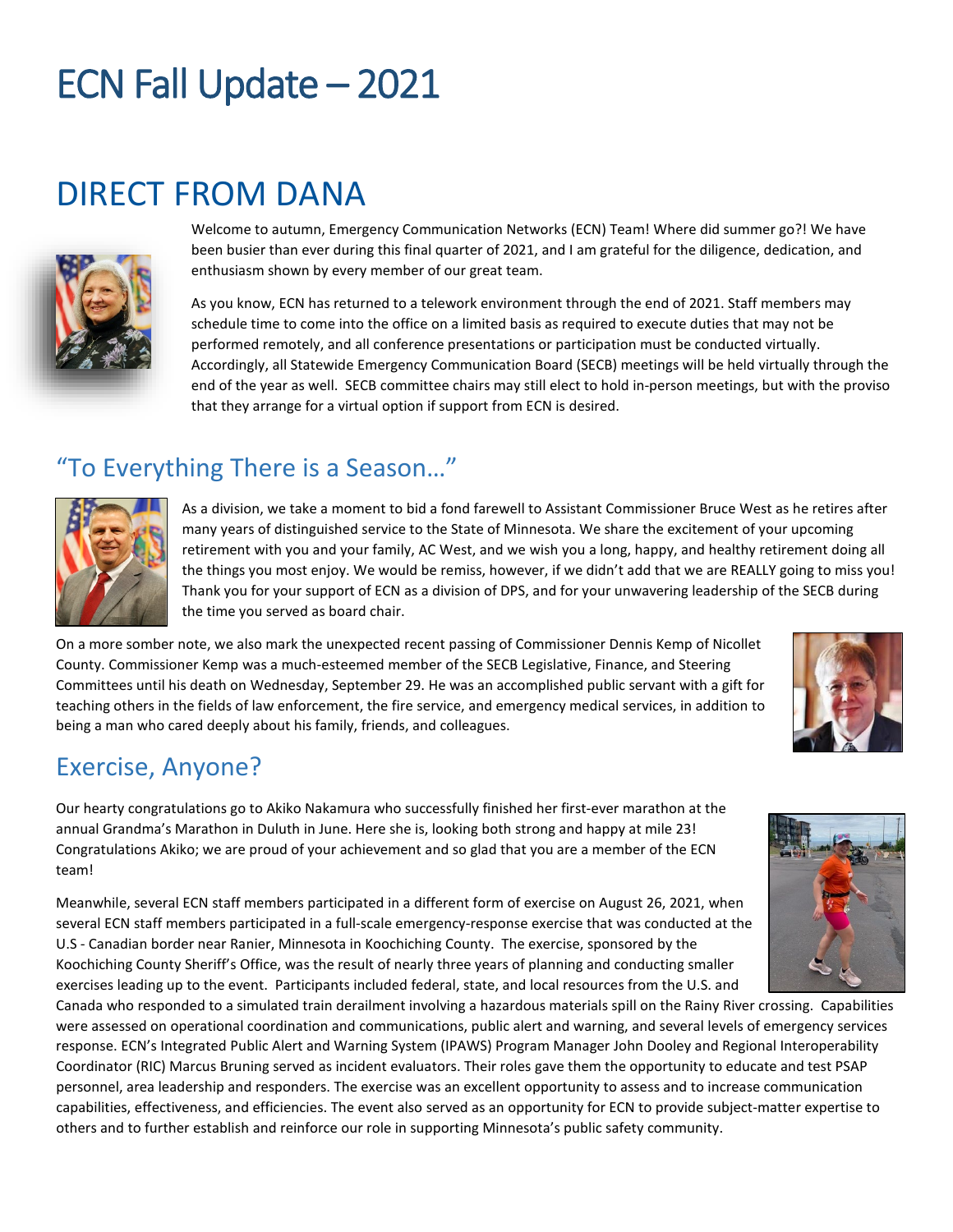We also give a special shout-out to RIC Steve Tait for recently taking the time to teach the fire departments, ambulance services, and sheriff's office of Mower County.

Mower County Emergency Manager Amy Lammey praised his work, stating that, "The tabletop [exercise] was perfect for our need, and our responders had great take-away information; in fact, one of our volunteer fire departments is having a large community event and used Steve's knowledge and suggestions to make the event safer. [We] hope to have the opportunity to invite him down in 2022 to expand on this year's training."

Thank you for your heart of service, Steve!

### Welcome Back, Dave!

ECN is happy to extend a warm "welcome back" to Dave Denton, who recently returned from another 180-day deployment on military orders. We are so glad to have him back on the ECN team again, especially since, with such a small staff and a large scope of responsibility, every staff vacancy impacts our ability to meet the demands placed on our division. Deepest thanks to those staff members who willingly accepted "other duties as assigned" while Dave, once again, served our country with distinction. Thank you, Dave, for your service!

### FCC 911 Fee Diversion Strike Force

The FCC 911 Fee Diversion Strike Force completed and submitted its report by the required September 23, 2021 deadline. The work that this group accomplished this summer will help Congress and the FCC Commission determine the best next steps to take to end the practice of 911 fee diversion. Please find the document here: [https://www.fcc.gov/file/21893/download](https://gcc02.safelinks.protection.outlook.com/?url=https%3A%2F%2Fwww.fcc.gov%2Ffile%2F21893%2Fdownload&data=04%7C01%7CAleta.Nimlos%40state.mn.us%7C15dc3c568aa8481a85b408d982d0d4ea%7Ceb14b04624c445198f26b89c2159828c%7C0%7C0%7C637684655696897299%7CUnknown%7CTWFpbGZsb3d8eyJWIjoiMC4wLjAwMDAiLCJQIjoiV2luMzIiLCJBTiI6Ik1haWwiLCJXVCI6Mn0%3D%7C1000&sdata=x1fxXmoUMFHk7R7mwR5RNxlkgvgWj47muL8dGzbUaZ0%3D&reserved=0)

### Save the Date - RSEM Webex!

Please mark your calendars and make plans to join us for the next Regional Stakeholders Engagement Meeting to be held via Webex on Monday, October 25, 2021 from 9 a.m. until 11 a.m. Please see directly below for the agenda for our time together:

#### **Agenda:**

- **Statewide Emergency Communication Board (SECB) updates, including:**
	- o 2022 Board/Committee Representation
	- o 911 Telecommunicator Work Groups
	- o 403 Statute Rewrite Project
	- o 2022 2024 Statewide Communications Interoperability Plan (SCIP)
- **Regional Emergency Communications/Emergency Services Board updates, including:**
	- o Strategic Planning
- **DPS-ECN Program updates, including:**
	- o PSAP Cybersecurity Initiative
	- o Upcoming Training Opportunities

2022 – 2023 SECB Grant Projects

### Upcoming Webinars in 2021

The COVID-19 pandemic prevented us from hosting our annual conference in both 2019 and 2020, but throughout 2021, ECN has been presenting an ongoing series of educational, informational webinars. These trainings provide stakeholders with opportunities to learn more about governance, technology, and the operational aspects of ECN's four core emergency communication systems: 9-1-1, Land Mobile Radio, Wireless Broadband, and the Integrated Public Alert and Warning System. Our topics in the fourth quarter include: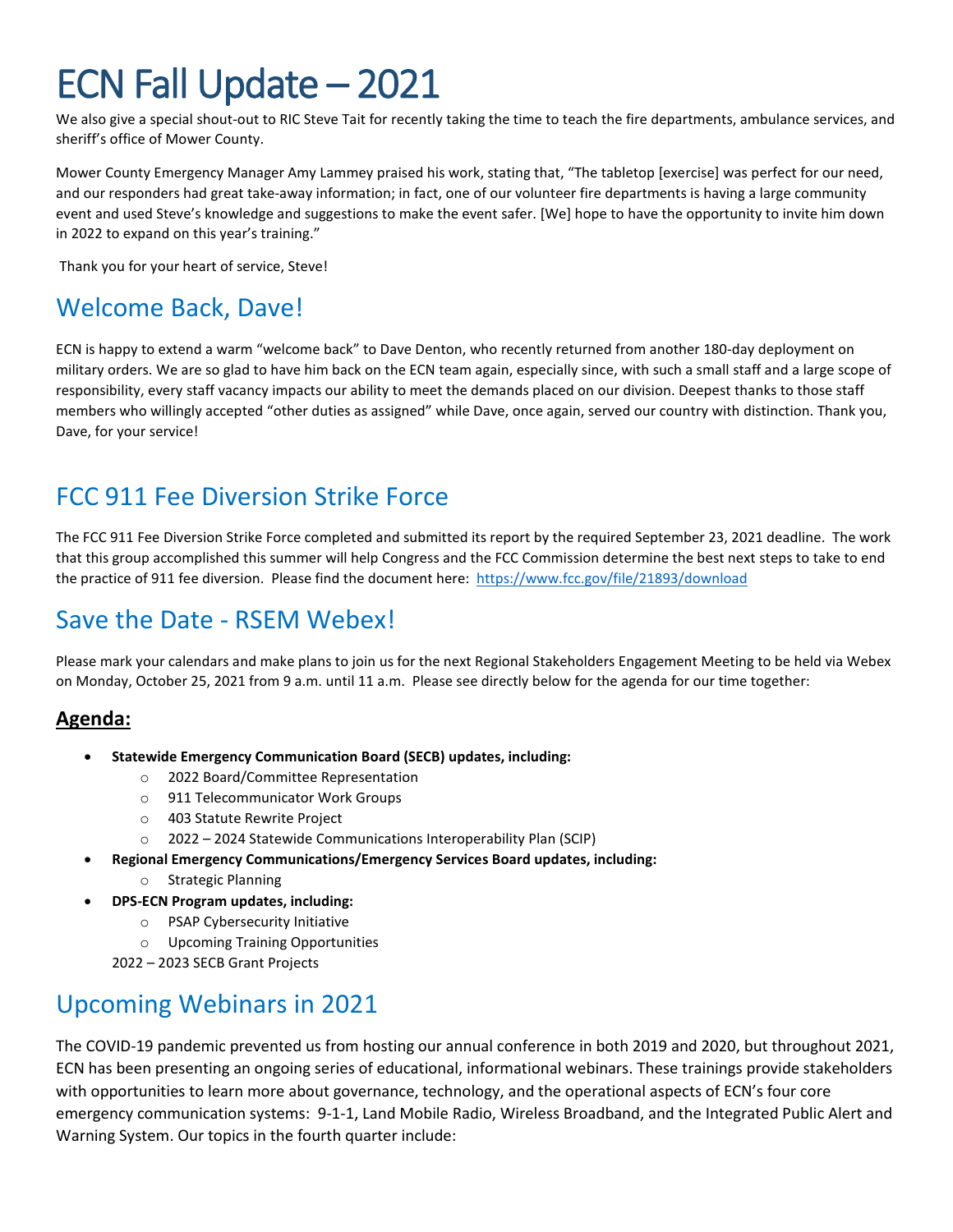#### **Q4 – 2021 Presentation Topics:**

**What is the Location of Your Emergency? 911 Caller Location Technology** Tuesday, October 12, 2021 (0900 to 1100) **PSAP Continuity of Operations Planning** Tuesday, October 26, 2021 (0900 to 1100) **The Statute 403 Rewrite Project** Tuesday, November 9, 2021 (0900 to 1100) **Regional Planning and Grant Projects** Tuesday, November 23, 2021 (0900 to 1100) **The 2022 – 2024 Statewide Communications Interoperability Plan (SCIP)** Tuesday, December 14, 2021 (0900 to 1100)

**Next Generation – 911**<br>As of Sept. 20, the new Minnesota (MN) NG 911 GIS Data Validation and Aggregation Portal is now active. The data portal is a new tool which will be made available to local data providers. It will also contain the next validation step for preparing the data for use in NG 911: the Master Street Address Guide (MSAG) Validation. The portal will give data providers direct access to the validations, and will be the start of the transition for all validations to the new portal.

ECN worked through the summer with local stakeholders, 1Spatial and MnGeo to migrate ECN's current data validation process into its new platform 1DataGateway and 1Integrate. This platform will enable ECN to provide a web-based interface for county-level GIS data providers to validate and upload the GIS data that is the backbone of the Next Generation 911 core services solution (NGCS). The state will be issuing a request-for-proposal for this before year's end.

The NGCS, the role of users, and the need to automate the process were the driving forces behind these recent changes to NG 911. This valuable new platform will provide validation results to users in a format that easily aligns with local data sources and produces results almost in real-time. Additionally, this solution shifts the role of validating individual datasets to local data providers, leaving the aggregation and validation of the statewide dataset at the state level. Another benefit of the platform is that data from neighboring PSAPs will be available for download in either the MN NG 911 Data Model or in Geospatial Advisory Council (GAC) versions from the web-based portal.

ECN will accept all GAC non-911 attributes from local data providers and will store them in the statewide database.

MnGeo will be producing GAC versions of the locallyprovided data, which will be available for local data providers to download. Thank you to all the county, tribal, and city data contributors! Your data is making a difference.

This first release in September featured the new road centerline (RCL) to master street address guide (MSAG) validation, in addition to a few non-911 validations that came with the 1Integrate solution. Please refer to the graphic for the current release schedule and expected functionality dates. With each release, ECN and MnGeo will provide comprehensive documentation for end-users and the MnGeo regional representative will be available to support the transition.

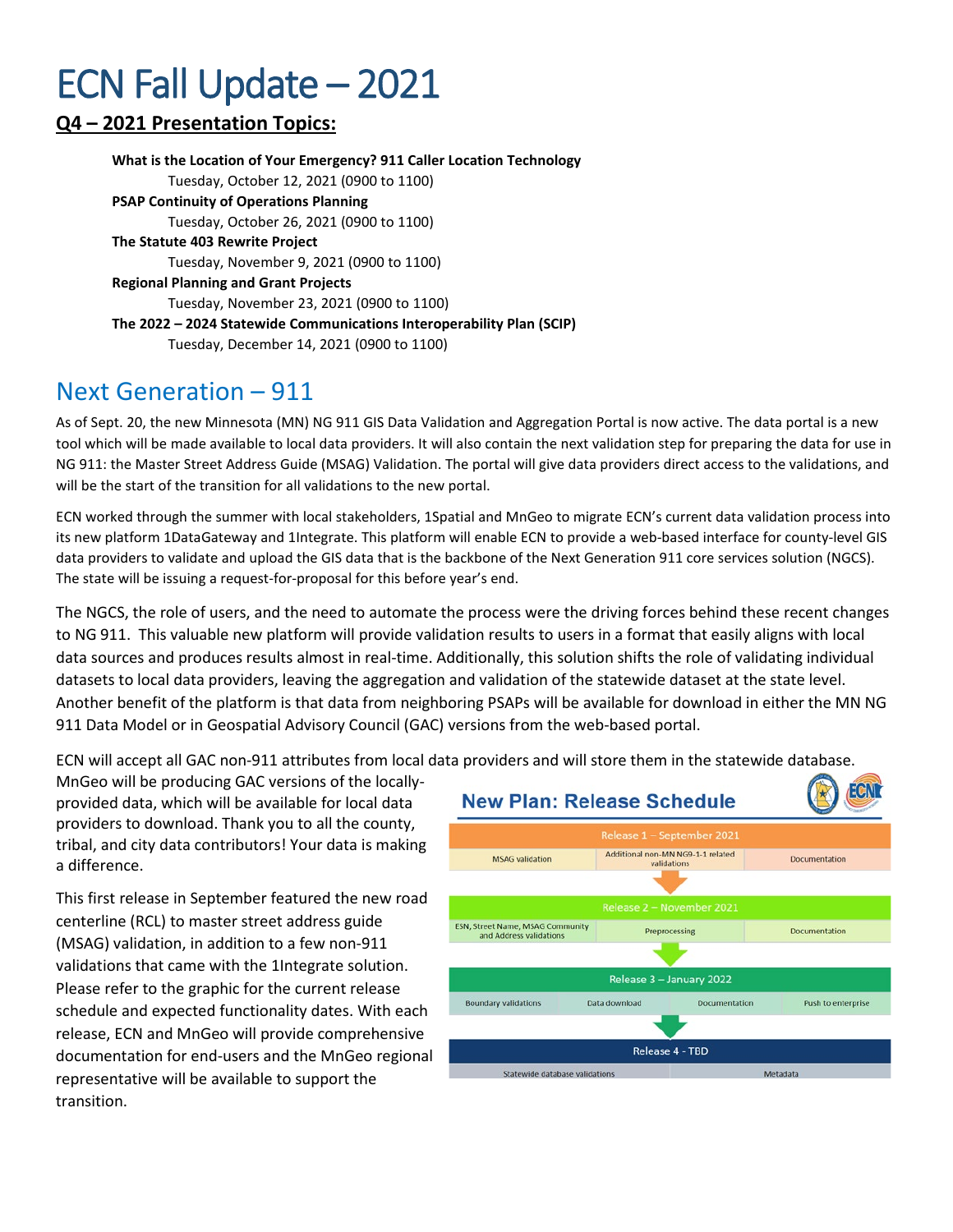#### GIS

The Minnesota NG 911 GIS Hub i.e., the communication site, offers a one-stop location for information on the program and the weekly data preparation status of each PSAP. In August, the site had 271 unique visits. The top viewed pages, beyond the home page, were the status and resources pages, with the status page receiving 20.75% of the views. The dashboard shows that 35.2% of the counties are on or have completed address validation. That validation will be the last one offered under the current process.

Norm Anderson is the GIS Project Manager for ECN and MnGeo and may be reached at (651) 201-2483 or (651) 201- 7559. Akiko Nakamura is also working on the project and may be reached at (651) 201-7558. Please feel free to contact either Norm or Akiko with questions related to the GIS project. More information about the GIS project may be found on ECN's NG 911 GIS Project website or on the Hub site.

#### **STATUSBOARD**

On Wednesday, September 1, StatusBoard received an update with some new features that had been on the "wish list" for several years. Please note that the recommended browser is now Firefox; Users should no longer use Internet Explorer for accessing StatusBoard. Updates and reminders regarding StatusBoard include the following:

- **Password Reset:** If you do not remember your password, contact your StatusBoard administrator to request a password reset. When a password has been reset for a current user, that user will receive an email with the individual's temporary password. Please make sure that the contact email address is correct. For additional security, *you may no longer use a previous password*.
- **New Users:** When you create a new user, that individual will not receive an email with a password, since there is an initial password set for that function. Please contact ECN Standards and Training Coordinator, [Cathy](mailto:cathy.anderson@state.mn.us)  [Anderson](mailto:cathy.anderson@state.mn.us) to obtain that information.
- **Auto Refresh:** StatusBoard automatically refreshes every 30 seconds; *make sure to do a manual refresh before making any reservations so you have the most up-to-date information.*
- **Quick-Schedule Reservation and Alert:** Quick-schedules last FOUR hours. If you need the resource beyond that time, please reserve the resource again. An alert column has been added, and an asterisk (\*) will show up in that column 12-15 minutes before the reservation is set to expire.
- **Calendar Reservations and Overriding Another User's Reservation:** When you attempt to reserve a resource that is already reserved (quick-schedule or calendar), you will receive a prompt asking if you want to override the current reservation. Selecting "yes" will bump an existing reservation, and you will be reserving that resource, overriding the current reservation. If a quick-schedule or calendar reservation is bumped, the person who had the resource reserved will receive an email notification that his or her reservation has been bumped. *Please do not bump other reservations***.** If you see the message "resource reserved," select a different talk group, if possible. Please also remember that a calendar reservation will show up within six hours of a quickschedule. All calendar reservations are listed in the military time format with no colon.
- **Text Resource Notes:** When entering text resource notes for either a text resource or an existing reservation, please *do not use an apostrophe OR hit the "enter" key*. Using either of these may affect the ability to edit the text resource notes for that resource. Text resource notes will no longer disappear after seven days and will remain until a user deletes them.
- **Employee Resignation/Termination**: When an employee leaves your agency, do not delete that individual's user account; simply LOCK the account since, if the former employee made future reservations, deleting that person's name could adversely affect your agency profile.
- **Admin Tab:** *Do not change any of the settings under the admin tab.* Although anyone with admin status is able to make changes to anything within StatusBoard, only ECN or MnIT staff should use the admin tab.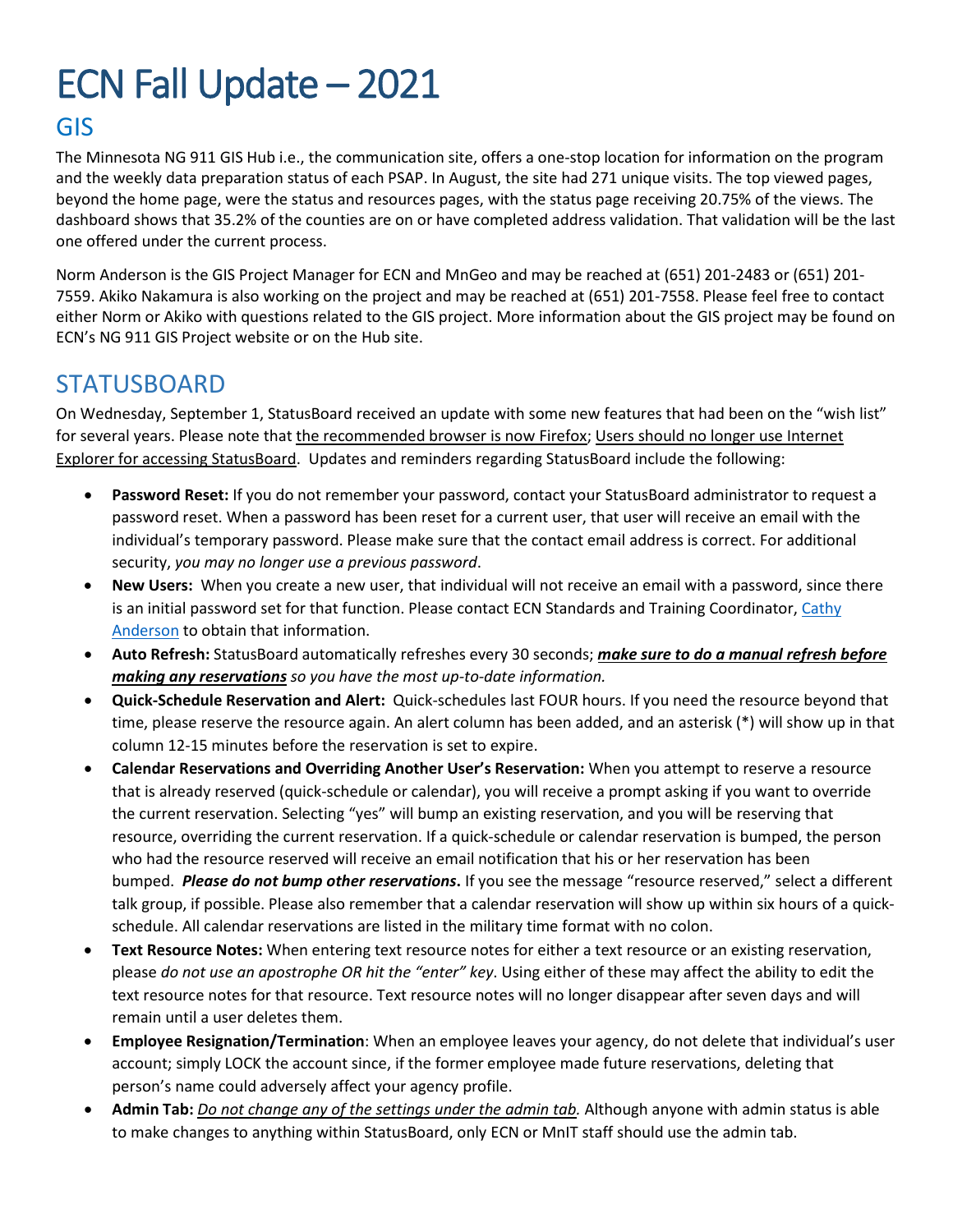• **Sign Out:** Remember to log off of StatusBoard at the end of every shift. You will be automatically logged off StatusBoard after 24 hours if you have not logged off prior to that time. Browser updates may cause issues with StatusBoard, e.g., being automatically logged-off prior to the 24-hour period. If you experience issues like being logged off, *try deleting your shortcut and typing in the URL to create a new one.*

If you hear misuse on a talk group or see any agency using the incorrect interoperable resource, please contact ECN Standards and Training Coordinator, mailto: [cathy.anderson@state.mn.us.](mailto:mailto:%20cathy.anderson@state.mn.us) Thank you!

#### FirstNet

The attack on the World Trade Center in New York City happened twenty years ago on September 11, and many of the advancements to public safety communications since then happened as a direct result of that terrible event. FirstNet, the nation-wide Public Safety Broadband Network, is one of those advancements. Melinda Miller recently attended the Association of Professional Communications Officials (APCO) in San Antonio, Texas. She noted that attendees and presenters, most notably the FirstNet Authority, were deeply interested in continuing to improve the functionality of the network. They all share the same fundamental understanding that technology needs to help, not hinder, first responders.

Melinda reported that the FirstNet Authority is guiding standards, developing new products and working to improve device development on a public-safety-dedicated network. The FirstNet Authority team conference presentation discussed the status of FirstNet and goals for the network roadmap, asserting that the future of the network is in the hands of public safety authorities. As FirstNet Central is the tool for uplift and for outage maps, the functionality of FirstNet Central and the local control tool were highlighted in another session. The company's product development team discussed the factors that differentiate FirstNet from other commercial networks, not the least of which is FirstNet Authority oversight. In Minnesota, Becker County recently made the switch to FirstNet, and the county is relying on high-powered user equipment (HPUE) to increase the coverage that they have experienced to-date. Because HPUE devices have upwards of five times greater the wattage of typical commercial devices, it is possible that other counties will soon also count on HPUE.

Another conference presentation was delivered by the Texas Public Safety authorities who shared a test case highlighting its use of HPUE along the Rio Grande River. That team also shared a very interesting test case for Z-Axis use in the city of Austin, where the state capital building extends ten stories above and below ground.

In another presentation, public safety officials from Chandler, Ariz. introduced a new concept called "over-watch", which entails the use of videography within the PSAP facility. Over-watch is the practice of tasking analysts and operators in a 911 center to also monitor video and social media. The city of Chandler uses this function primarily to monitor officer safety.

In two separate sessions, AT&T provided insight into enhancements of the core network. The focus of the enhancements was to retain features like priority and preemption and some of the public safety specific features. Although FirstNet does not have millimeter wave spectrum designated, the core has been enhanced with 5G technology features.

Coverage is vital to maintaining the safety of Minnesotans, and AT&T has continued to roll-out band class 14 here, with recent deployments taking place in Baudette, the Kabetogama State Forest, and in Kellogg along the Mississippi River. Those deployments bring the total number of on-air, public-safety-designated towers to 15. This additional coverage has already proved to be a boon to public safety by supporting communication during this past summer's unprecedented forest fires. AT&T plans for the remaining eight public-safety-designated towers to be on-air by the end of 2022. Three of the remaining locations will assist with providing coverage within the tribal lands of the Red Lake Nation and in the area of Nett Lake.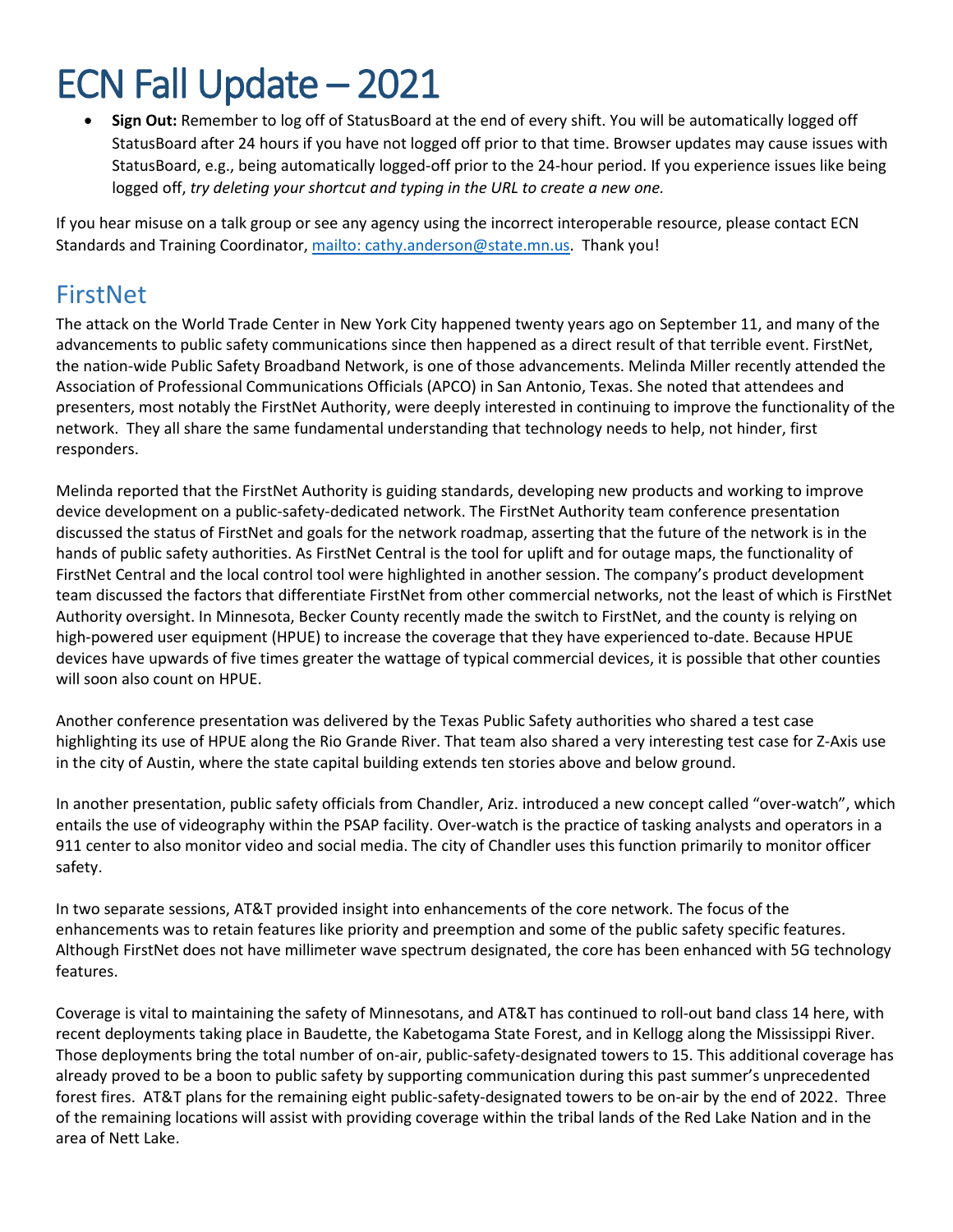### Wireless Broadband

Strategic planning has been a high-priority project across the governance structure, and the SECB's Wireless Broadband

and Applications Committee (WBBA) has been developing goals to include in the 2022 – 2024 Statewide Communications Interoperability Plan (SCIP). The committee has focused on aligning its priorities and developing concrete objectives that will support wireless broadband in Minnesota. The committee has also prioritized the establishment of a Minnesota Field Operations Guide (MNFOG) chapter for wireless broadband, and reviewed committee goals at its meeting on Tuesday, September 21.

The most recent Notice of Funding Opportunity (NOFO) from Broadband USA focuses on grant funding to tribal nations. This federal program is a \$980 million



program directed toward tribal governments. It recently received 280 submissions under the Tribal Broadband Connectivity Program to be used for broadband deployment on tribal lands, as well as for telehealth, distance learning, broadband affordability and digital inclusion. Funding for broadband has increased, overall; we invite you to learn more from the Office of Broadband Development and Broadband USA a[t DEED.](https://mn.gov/deed/programs-services/broadband/)

If you would like to become involved with the important work of public safety wireless communications, consider this your invitation to attend the regular meetings of the Wireless Broadband Work Group. The meetings take place on the last Friday of each month at 11 a.m. via Webex. We hope to see you there!

### Communications Unit – Strategic Technology Reserve Workshop

ECN hosted a Communications Unit (COMU) – Strategic Technology Reserve (STR) Workshop at Camp Ripley from Aug. 23 through Aug. 25, drawing attendees from across the state. ECN staff members and trained COMU personnel facilitated discussions and shared first-hand experiences of integrating COMU and STR resources in response operations and communications planning for preplanned events. FirstNet Authority representatives also shared an overview of communication resources available through the FirstNet Authority and AT&T. This included a look at deployable equipment and how to use tools such as an uplift request, which provides FirstNet users with elevated priority and preemption status during an emergency or planned event.

Participants also toured local and regional STR resources thanks to Alex Peterson, who brought up the Southwest Region's Emergency Communications Truck; Dan Anderson and Mike Ostlund demonstrated the communications capabilities of the Hennepin County Emergency Management Disaster Communications Trailer. Attendees also got a first-hand look and experience at setting up other STR equipment, which included Curt Meyer providing an overview of the Hennepin County Satellite-on-Wheels mobile ARMER site. Brandon Larson, City of St. Cloud, and others from the Central Region led participants through the set-up and demobilization process of the Central Region's STR repeater tower trailer.



The workshop earned very good ratings from participants who appreciated the chance to network with other statewide COMU personnel and requested more hands-on activities for future workshop events. ECN staff looks forward to scheduling its next COMU/STR workshop in 2022.

#### IPAWS

Wireless Emergency Alert (WEA) enhancements in December 2019 included the addition of the Public Safety category to the list of WEA categories (i.e., WEA handling codes). There are now four categories of WEA available to Alerting Authorities: Imminent Threat, Public Safety, AMBER (BCA only), and WEA Test. WEA handling codes are used for processing on the IPAWS side. Alerting Authorities can use the four categories listed above, and alerting software will allow you to choose based upon the event type.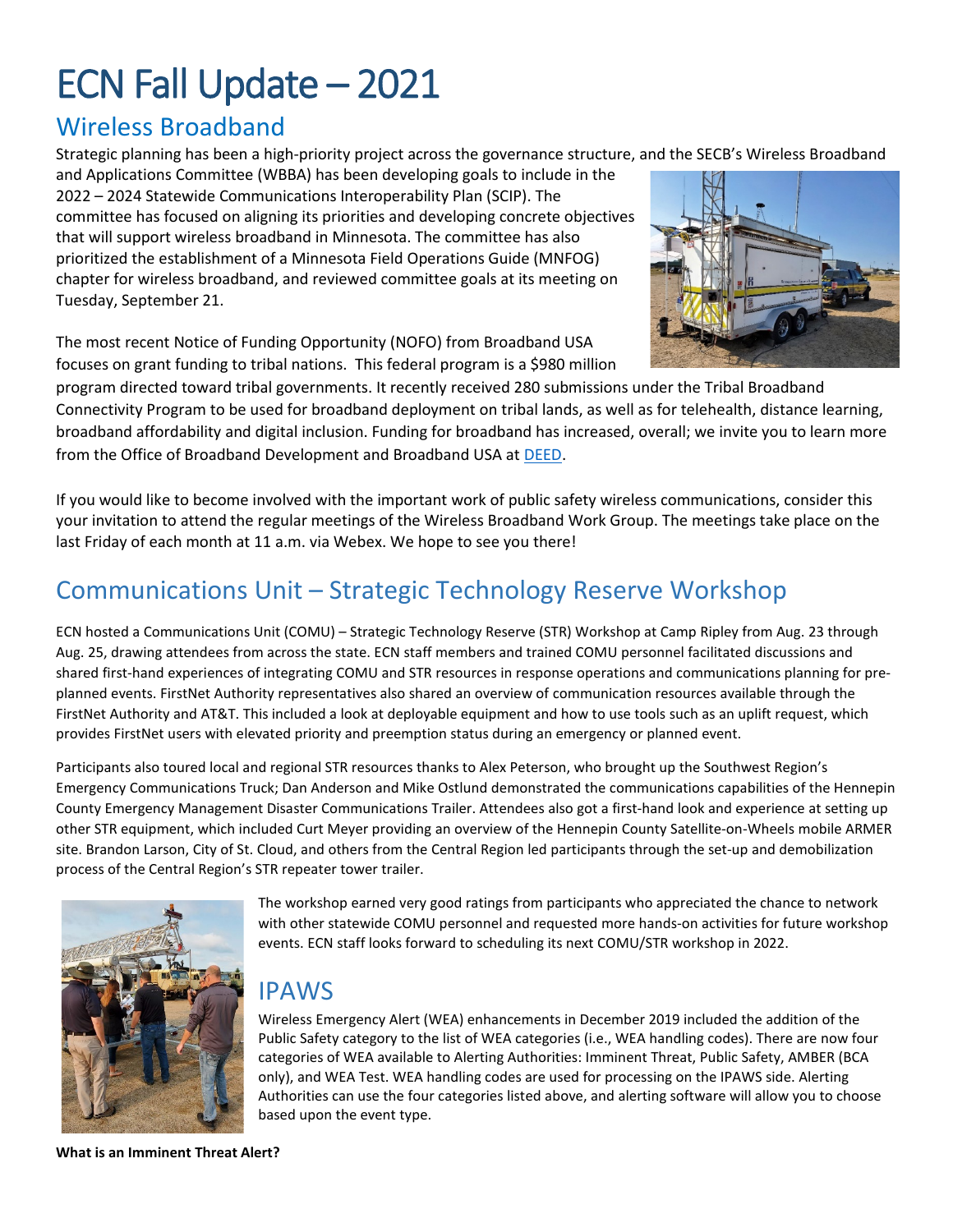This alert type is used for an incident that poses a threat to preservation of life or property.

#### **What is a Public Safety Alert?**

- This alert type is used for information on public safety situations (e.g., boil water notice, location of open shelters after a storm, etc.); it is not intended for life-threatening incidents where immediate action is necessary.
- A Public Safety Alert however, must follow up on an alert previously sent, such as:
	- o Conserve water: needed to fight fire at plant, previous Civil Danger Warning (CDW).
	- o Storm shelter open now, after a National Weather Service (NWS)-issued tornado (TOR) warning.

#### **Which alert should I send?**

Points to consider when issuing a Public Safety Alert instead of an Imminent Threat Alert:

- Is the situation non-life threatening, but informing the public may be beneficial?
- Will the alert minimize public concern?
- Will the alert minimize impact on local call centers?

#### **What is the difference?**

Simply put, the difference is in the presentation of the alert on the cellular handset.

#### **What does that mean?**

Whether Imminent Threat or Public Safety, the alerts will transmit exactly the same through IPAWS. The WEA Emergency Alert banner, however, will display differently. Imminent Threat alerts will display as "Emergency Alert" while Public Safety alerts will display the banner "Public Safety Alert." Please refer to the example images below.

A EMERGENCY ALERTS

**Emergency Alert**<br>This is a message from the Malheur County<br>Sheriffs Office. There is a fast moving fire in the area of Highway 201 N MP 7-8. Residents in the area of Highway 2011 Willy - 0. Residents<br>in the area, please be ready for emergency<br>evacuations. Have a plan and be prepared to leave should the need arise. Authorities are in the area going door to door attempting to make<br>contact with home owners. **A** EMERGENCY ALERTS **Public Safety Alert** Public Safety Alert<br>Norfolk Department of Public Health is<br>now in Phase 2 COVID-19 vaccination. All Norfolk residents ages 16+ are All normal results are eighter through<br>vaccinate virginia.gov or call 1-877-VAX-<br>IN-VA (877-829-4682), which is open 7 days a week, 8am-8pm. Now is the time to protect your family, friends, and self.

#### **What Are You Permitted to Send?**

As an Alerting Authority, permissions are approved by state reviewing official [John Dooley.](mailto:john.dooley@state.mn.us?subject=Question%20on%20IPAWS%20Permissions) Permissions are based on the event code, as listed in the state Emergency Alert System (EAS) plan and your Public Alerting Application (PAA) worksheet. Please refer to the [Best Practices Guidance](https://dps.mn.gov/divisions/ecn/Documents/AWN_Best_Practices_Guide_2.02.pdf) manual for more information.

#### Grants

On June 30, the performance period for two Minnesota DPS-ECN grant programs ended: the Telephone Cardiopulmonary Resuscitation Training (T-CPR) grant and the 2020-2021 State Emergency Communications Board (SECB) grant. Under the T-CPR grant, approximately \$100,000 was made available to PSAPs to achieve compliance with SECB Standard 911-3 (Telephone CPR Statewide Operation Standard) and the T-CPR provisions of Minnesota State Statute 403.03. In the short performance period between April 1 and June 30, 70% of this fund was spent on training to meet the grant requirements. The reduction of overall cost was due to many PSAPs electing to use virtual training rather than in-person training, due to the short timeline of the grant and the ongoing restrictions surrounding in-person meetings during the COVID-19 pandemic. The 2020-2021 SECB grant, which closed on June 30, is an 18-month, every-other-year grant, to invest in strengthening interoperable communication systems. Regional boards spent nearly \$850,000 under this grant program. Thank you to all who participated in these programs.

Applications for regional funding were due to DPS-ECN by Friday, October 8 for the SECB 2022-2023 grant program. Materials related to the grant have been posted on the ECN website. They include grant guidelines, a one-page fact sheet, the application form, and a work plan form. Please contact ECN Grants Coordinator[, Rebeccah Roberts](mailto:Rebeccah.m.roberts@state.mn.us) , or your regional grant coordinator with questions.

Work continues for the NG 911 suite of grants. Awarded in late 2019, the grant performance period will close at the end of March 2022. ECN assessed the performance of funding allocated to the regions for uses such as GIS data preparation, a CAD-to-CAD study, and CPE purchases in this quarter. The assessment found that some counties and PSAPs are unable to utilize all of the original allocation due to changes in staffing, availability, and the supplanting guidelines set forth by the federal government. ECN is in the process of exploring alternative spending options for these funds. Approximately \$500,000 of the overall grant may be returned to the federal government at the end of the grant period if an alternative expense cannot be identified and approved. The division is coordinating with the regions to identify viable alternatives and will provide updates as projects are reviewed.